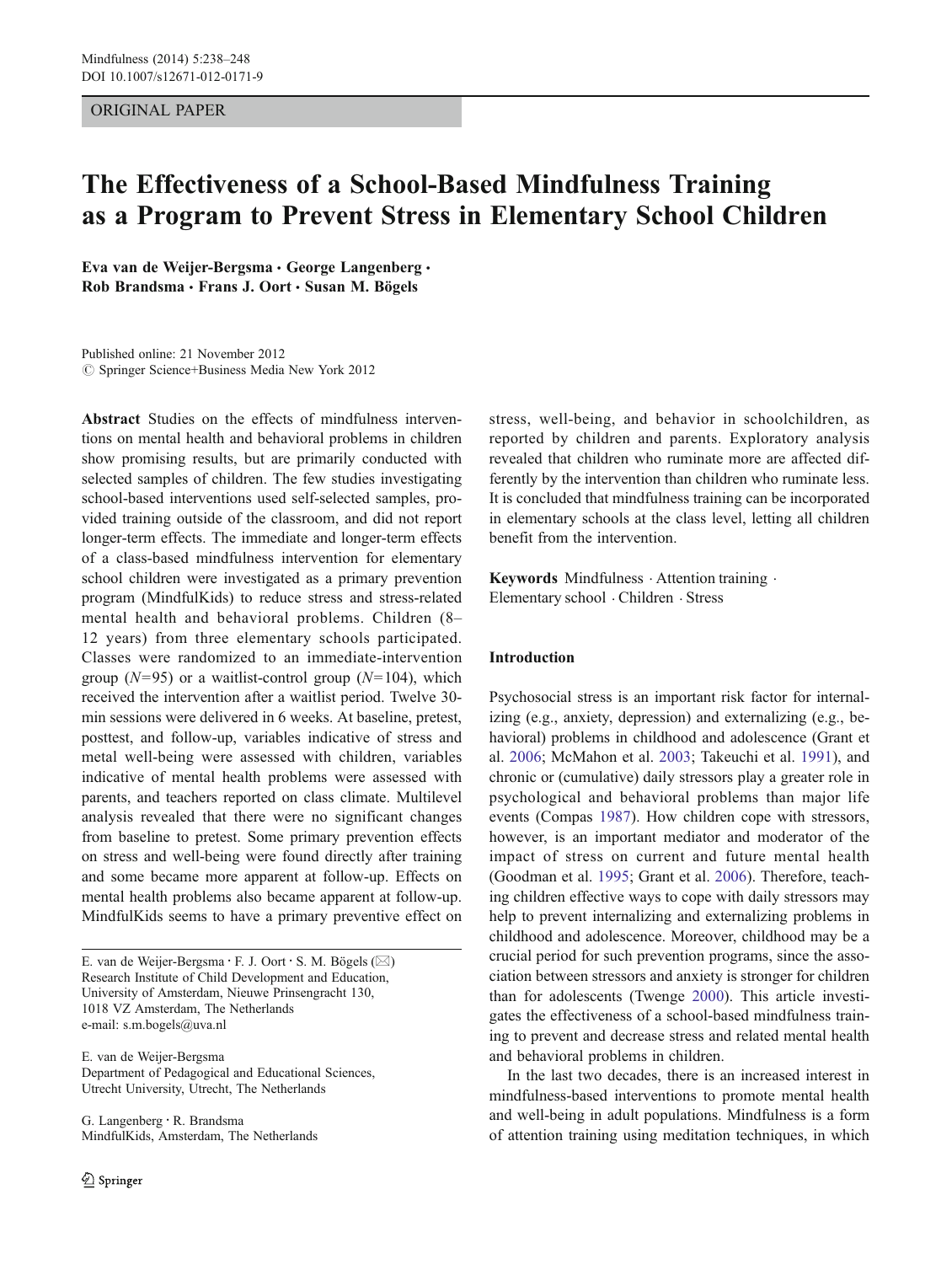participants learn to pay attention in a specific way: "…on purpose, in the present moment, and non-judgmentally" (Kabat-Zinn [2003,](#page-9-0) p. 145). Mindfulness-based stress reduction (MBSR) is a group intervention in which participants are trained in mindfulness meditation to alleviate stress, pain, and illness (Kabat-Zinn [1990\)](#page-9-0). In Mindfulness-based cognitive therapy (MBCT), developed for depressed patients (Segal et al. [2002](#page-10-0)), meditation enables patients to decenter from their negative thoughts and interrupt the cycle of negative, repetitive thoughts before they escalate into a depressive episode. Several meta-analyses support the effectiveness of MBSR and MBCT for various emotional problems, including anxiety and depression in adults (e.g., Bear [2003;](#page-9-0) Grossman et al. [2004\)](#page-9-0).

More recently, the application of mindfulness with children and adolescents has increased, both in clinical and nonclinical populations. A review of the emerging body of research on mindfulness-based interventions with children and adolescents revealed that such interventions reduce anxiety symptoms, as well as attention and behavioral problems (Burke [2009\)](#page-9-0). Most of these studies, however, were conducted with relatively small (N<100) and select samples of children, in which selection was based on clinical symptoms or clinical referral (Bögels et al. [2008;](#page-9-0) Semple et al. [2005;](#page-10-0) Singh et al. [2010;](#page-10-0) van der Oord et al. [2012](#page-10-0); van de Weijer-Bergsma et al. [2011](#page-10-0)) or self-referral (Saltzman et al. [2008](#page-9-0)). While studying the possible benefits of mindfulness in children with clinical problems, such as ADHD, autism, or anxiety, is of great value to clinical practice, it does not answer the question whether mindfulness would be beneficial for community children in schools to cope with daily stress.

Only few studies investigated elementary school-based mindfulness interventions in nonselected or nonclinical populations (Flook et al. [2010](#page-9-0); Mendelson et al. [2010](#page-9-0); Napoli et al. [2005\)](#page-9-0). Napoli et al. ([2005](#page-9-0)), for example, investigated a mindfulness program (12 sessions of 45 min over 24 weeks) in the first, second, and third grade classes of two elementary schools, using a pre–post design. Approximately 76 % of parents invited to enroll their child gave consent for participation. Napoli et al. [\(2005](#page-9-0)) found an increase in selective attention and a decrease in self-reported test anxiety and teacher-reported behavioral problems in the intervention group  $(N=97)$  when compared to a control group of children  $(N=97)$ . Flook et al. [\(2010\)](#page-9-0) studied the effects of a mindfulness program (16 sessions of 30 min over 8 weeks) in the second and third grade classes of an on-campus university elementary school with a sample diverse in ethnic background, using a pre–post design. Approximately 58 % of parents invited to enroll their child gave consent for participation. Parents and teachers reported reduced behavioral problems in the intervention group  $(N=32)$ , compared to a control group ( $N=32$ ). Mendelson et al. ([2010\)](#page-9-0) investigated the effects of a mindfulness program (48 sessions of 45 min over

12 weeks) in fourth and fifth grade classes of a public elementary school with a sample of children with a predominantly African-American background (83.5 %). A pre–post design was used. The percentage of parents consenting in participation was unreported. The intervention was provided in a space conducive for physical activity. Children in the intervention group  $(N=51)$  reported reduced rumination, intrusive thoughts, and emotional arousal as responses to stress, compared to children in a control group  $(N=46)$ .

Although the results from these school-based studies are promising, there are some limitations. First, participants were recruited on an invitational basis, inviting parents to sign up their child for the interventions, which possibly resulted in a selective population of children whose parents were interested in their child receiving the intervention, making it difficult to generalize findings to the general population. Secondly, the interventions were provided within the school, but mostly outside the regular classroom, making it a selective intervention rather than a part of the curriculum and the class process. Third, none of the studies investigated longer-term effects, and therefore, it remains unclear whether the possible benefits achieved from mindfulness remain. Therefore, the aim of the present study is to investigate the effectiveness of an elementary school-based mindfulness intervention incorporated at class level, letting all children benefit from the intervention. In addition, training was provided in the regular classroom to increase generalization of the practices. The immediate and longer-term effects of the program on stress, mental well-being, and mental health are explored, using children, parents, and teachers as informants.

# Methods

Participants, Procedure, and Design

Participants ( $N=208$ ) were children, aged 8 to 12 years, from three public elementary schools in Amsterdam, the Netherlands. Since ethnic diversity varies between schools, a representative sample of schools in the Netherlands was selected based on the student body children's ethnic background, with 10, 30, and 81 % of the students coming from immigrant families, respectively. Schools were contacted by the trainers. Eight classes (third, fourth, and fifth grade) participated, based on whether teachers were interested in participation.

An experimental design with waitlist control was used. Classes were matched on school and grade when two parallel grades participated within one school, which was the case for six of the classes. In addition, the two remaining classes were also matched. Classes were then randomly assigned to an immediate-intervention group (four classes) or a waitlist-control group (four classes) (see Table [1](#page-2-0)).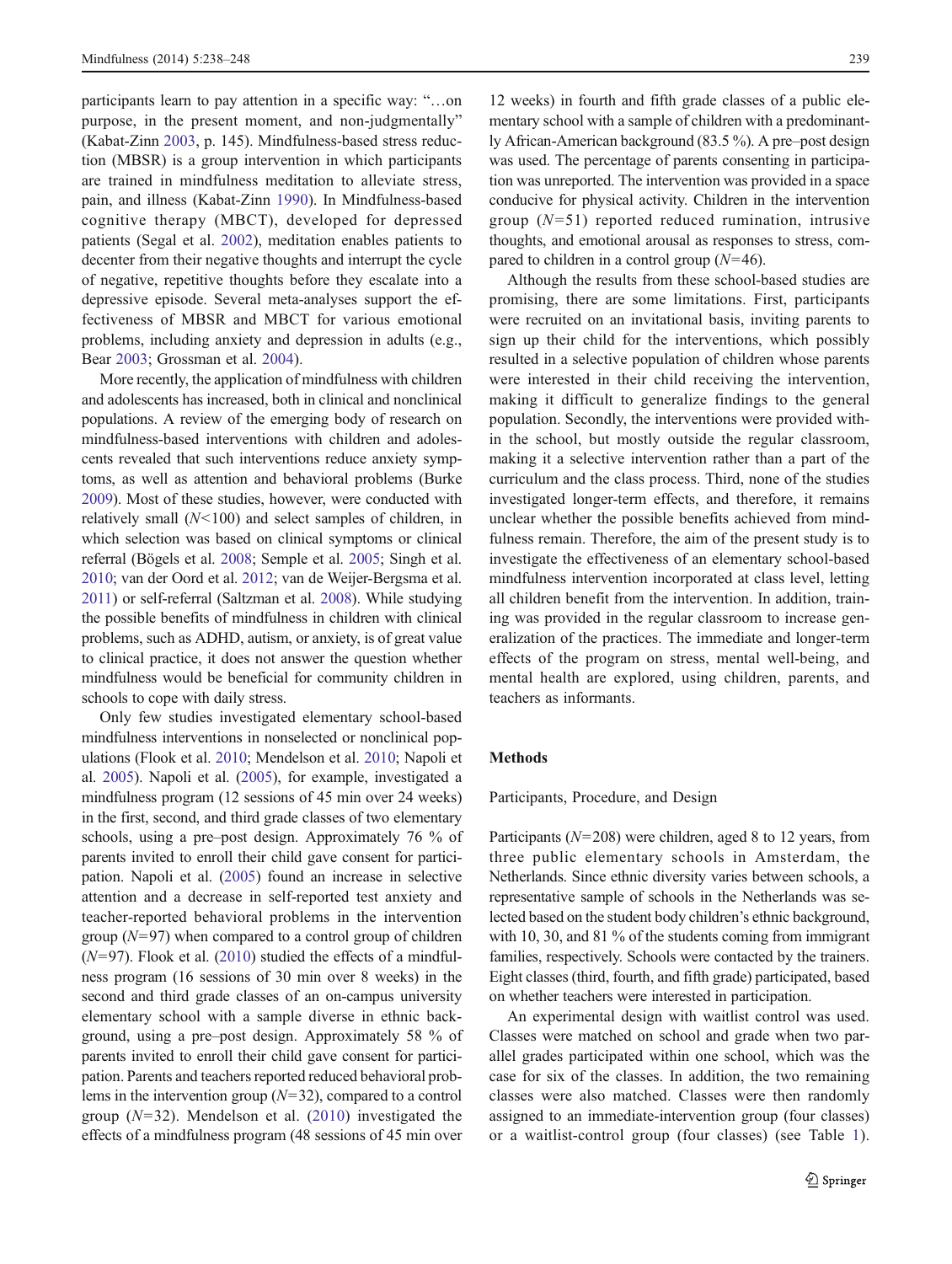<span id="page-2-0"></span>Table 1 Matching of classes and random assignment to condition

| Class              | Condition | Matched class      | Condition |
|--------------------|-----------|--------------------|-----------|
| School A, grade 4A | WL        | School A, grade 4B | - 11      |
| School A, grade 5A | WL.       | School A, grade 5B | H         |
| School B, grade 3A | WL.       | School B, grade 3B | Ш         |
| School B, grade 5  | WL.       | School C, grade 4  | Ш         |

WL waitlist, *II* immediate intervention

Assessment for both groups started at the same time, with the immediate-intervention group completing three assessments (time 1=pretest, time 2=posttest, and time 3=follow-up), and the waitlist-control group completing four assessments (time 1=baseline, time 2=pretest, time 3=posttest, and time  $4=$  follow-up). The immediate-intervention group received the intervention between time 1 and 2, the waitlist-control group between time 2 and 3. Assessments took place 7 weeks before (baseline), 1 week before (pretest), and 1 week after (posttest) the intervention and 7 weeks after posttest (follow-up). Children and teachers filled in pencil-and-paper questionnaires in the classroom. Parents filled in questionnaires using an online survey tool or received pencil-and-paper questionnaires when they had no Internet access available. Parents were informed by letter about the study and a passive informed consent procedure was used. Parents were asked to inform the teacher of their child when they did not want their child to participate in the research and/or the training. The study was approved by the local ethics committee of the University of Amsterdam.

Of the 208 children, 1 child moved, 2 children transferred to a different school, and 6 children did not receive parental permission to participate. This resulted in a total  $N$  of 199 children (110 girls, 55 %, mean age=9.92, SD=0.923), with  $N=95$  children in the immediate-intervention condition and  $N=104$  children in the waitlist-control condition. One hundred thirty-three children (66.8 %) completed all sessions, 57 children (28.6 %) missed 1 session, 5 children (2.5 %) missed 2 sessions, and 3 children (1.5 %) missed 3 sessions (overall attendance rate=95.8 %). A total of 120 parents (70.8 %) mothers) participated in the study at some time, with  $N=92$ respondents at time 1,  $N=89$  at time 2,  $N=70$  at time 3, and  $N=35$  at time 4. Children of parents with eligible data did not differ from children without eligible data on age, gender, or any of the children's variables (e.g., rumination) at pretest. Due to shared jobs, 15 teachers participated at some point. Teachers who taught the eight classes most frequently (3 to 5 days/week) had the highest response rate  $(N=8)$ .

Indicators of child-perceived stress were assessed using child-reported measures of rumination and sense of coherence. Mental well-being was assessed using child-reported measures of emotional awareness and happiness. Mental health problems of children were assessed with parentreported measures of child problem behaviors, of child

anxiety symptoms, and of child sleeping problems. Teachers reported on social class climate.

#### Intervention

#### General Aspects

The MindfulKids training used in the study is a curriculum developed by two of the authors (GL and RB). The program is modeled after the MBSR and MBCT training for adults and inspired by the MindfulSchools program (Biegel and Brown [2010\)](#page-9-0). In the intervention, the trainer visits each class for 12 sessions of 30 min during 6 weeks (two sessions per week). During sessions, children participate in secular and ageappropriate meditation practices focusing on nonjudging awareness of sounds, bodily sensations, the breath, thoughts, and emotions (Table [2](#page-3-0) presents a short overview of the curriculum). The classroom teacher is present during sessions and is asked to perform 5-min exercises—presented in verbatim with the class on the remaining school days. Children receive a flyer after every session with further illustration of session themes and suggestions for optional practice at home. The intervention was provided by GL, who is an experienced mindfulness trainer for adult groups with a background as yoga teacher, schoolteacher, and family counselor.

# Assessment Procedure

#### Measures

Child Report The Dutch 10-item Non-Productive Thoughts Questionnaire for Children (NPDK) assesses ruminative and repetitive thoughts (Jellesma et al. [2005](#page-9-0)). Items are scored on a Likert-type scale (0=not true, 1=sometimes true, 3=often true). Higher scores reflect more ruminative thoughts. The questionnaire has good internal consistency ( $\alpha$ =0.84) and correlates with related constructs, such as circular thinking, anxiety, and depression. The internal consistency in the current study was  $\alpha$ =0.75.

The Dutch 30-item Emotion Awareness Questionnaire revised (EAQ-30) assesses six aspects of children's emotional functioning: differentiating emotions, verbal sharing of emotions, not hiding emotions, bodily awareness, attending to others' emotions, and analyses of emotions (Rieffe et al. [2008](#page-9-0)). The items are scored on a Likert-type scale  $(0=$  not true, 1=sometimes true,  $2=$ often true). The 19 items with a negative wording were rescored. Higher scores on most scales, except for bodily awareness, reflect better emotion awareness. The EAQ correlates with related constructs, such as moods and emotional efficiency (Rieffe et al. [2008\)](#page-9-0). The internal consistency of the subscales varied between  $\alpha$ =0.62 (verbal sharing) and  $\alpha$ =0.76 (bodily awareness) and was roughly similar in this study ( $\alpha$ =0.61 to 0.78).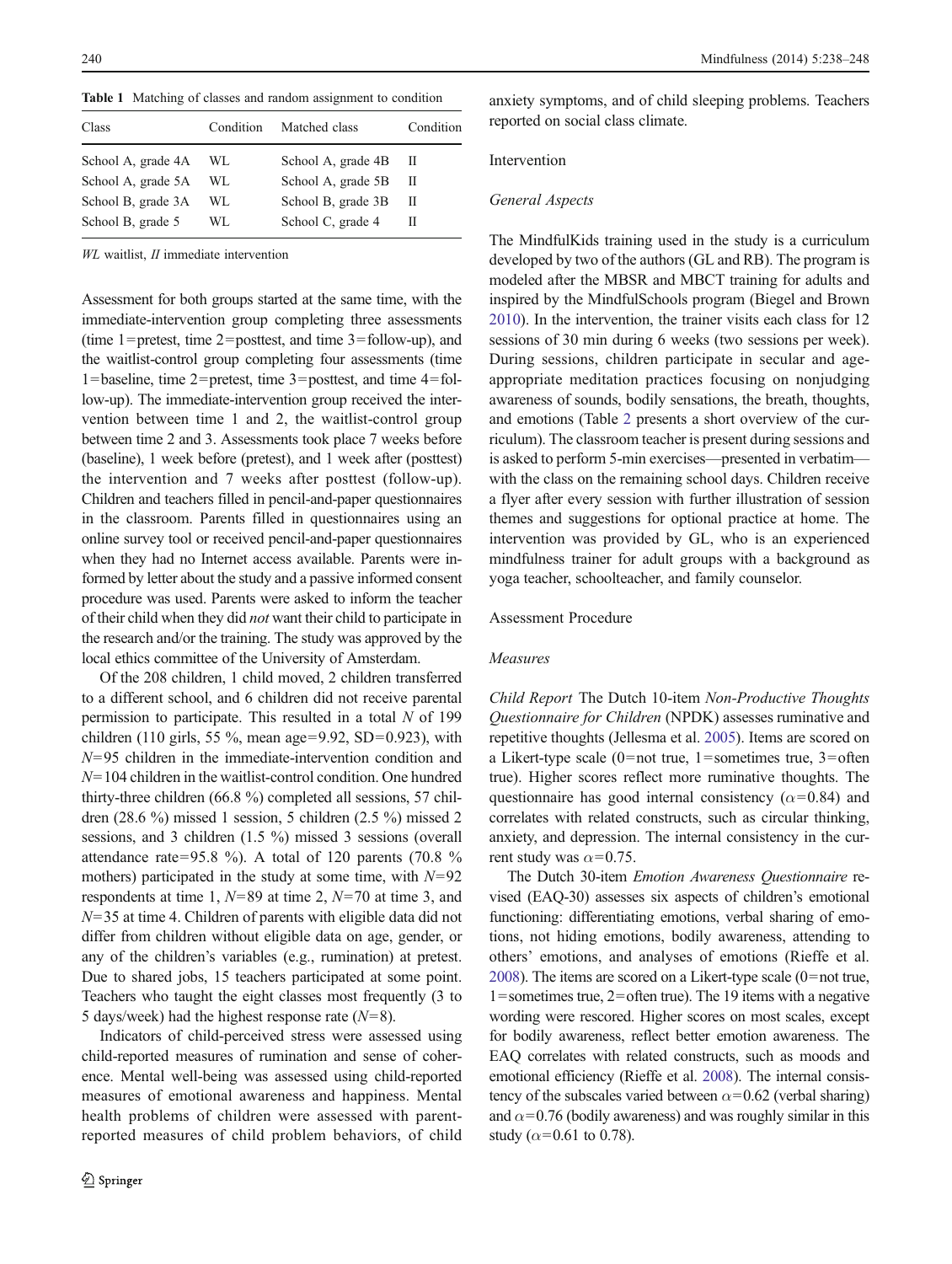<span id="page-3-0"></span>

| Session                  | Theme                     | Exercise                                                                                                                                                                     | Mindfulness aspect                                                                                                | Verbatim for the teacher                                             |
|--------------------------|---------------------------|------------------------------------------------------------------------------------------------------------------------------------------------------------------------------|-------------------------------------------------------------------------------------------------------------------|----------------------------------------------------------------------|
|                          | Silent body               | The mindful body                                                                                                                                                             | Bodily awareness, being nonreactive                                                                               | Exercise on being silent and the<br>experiences that may bring       |
| $\overline{\mathcal{C}}$ | Listening to silence      | meditation<br><b>Bell</b> meditation<br>Sound                                                                                                                                | Orienting attention, observing sounds<br>and silence, being nonreactive,<br>curious attitude                      | Exercise with listening to sounds<br>and silence                     |
| $\dot{\tilde{z}}$        | Attentive listening       | is turn, making a sound reminiscent<br>small beans that fall when the tube<br>(i.e., long, hollow tube filled with<br>meditation with rainstick<br>of rain falling)<br>Sound | sounds, orienting, sustaining and<br>Observing bodily awareness and<br>switching attention (back to<br>your body) | Exercise with listening and<br>returning to your body                |
| 4.                       | Friendly breath           | Awareness of breath                                                                                                                                                          | Bodily awareness, awareness of breath                                                                             | Exercise in friendly awareness<br>of the breath                      |
| 5.                       | Breath as an anchor       | exercise<br>Mindful breath<br>Raisin                                                                                                                                         | Calm, nonjudgmental awareness,<br>eating mindfully                                                                | Exercise with the breath as<br>an anchor                             |
| 6.                       | Friendly wish             | Heartfulness exercise                                                                                                                                                        | Empathy, awareness of emotions and<br>bodily sensations                                                           | Exercise with sending a friendly<br>wish to yourself                 |
| 7.                       | Catch the first thought   | Thought meditation                                                                                                                                                           | Awareness of thoughts, bodily awareness,<br>being nonreactive, nonjudgmental<br>awareness                         | Exercise with thoughts coming<br>and going                           |
| œ.                       | Breathing space           | Breathing space (on stressful moments)                                                                                                                                       | Nonjudgmental awareness, being<br>nonreactive                                                                     | Exercise with breathing space<br>when feeling tension                |
| o,                       | Journey through your body | scan<br>Body:                                                                                                                                                                | Being nonreactive, bodily awareness,<br>orienting, sustaining and switching<br>attention                          | Body scan                                                            |
| 10.                      | Friendly attention        | Heartful wish to another person<br>(e.g., classmate)                                                                                                                         | Empathy, awareness of emotions and<br>bodily sensations                                                           | Body scan (sequel)                                                   |
| 11.                      | Thoughts and emotions     | Recognition and feeling of emotions                                                                                                                                          | Being nonreactive, nonjudgmental<br>awareness, bodily awareness                                                   | wish to yourself and a classmate<br>Exercise with sending a friendly |
| 12.                      | Mindfulness for you       | and where can you use mindfulness<br>When                                                                                                                                    | Consolidation of all aspects learned<br>by the children                                                           | Exercise with sending a friendly<br>wish to a classmate              |
|                          |                           |                                                                                                                                                                              |                                                                                                                   |                                                                      |

Table 2 Overview of the session themes, main exercise, and mindfulness aspect that is being trained and verbatim for the teacher Table 2 Overview of the session themes, main exercise, and mindfulness aspect that is being trained and verbatim for the teacher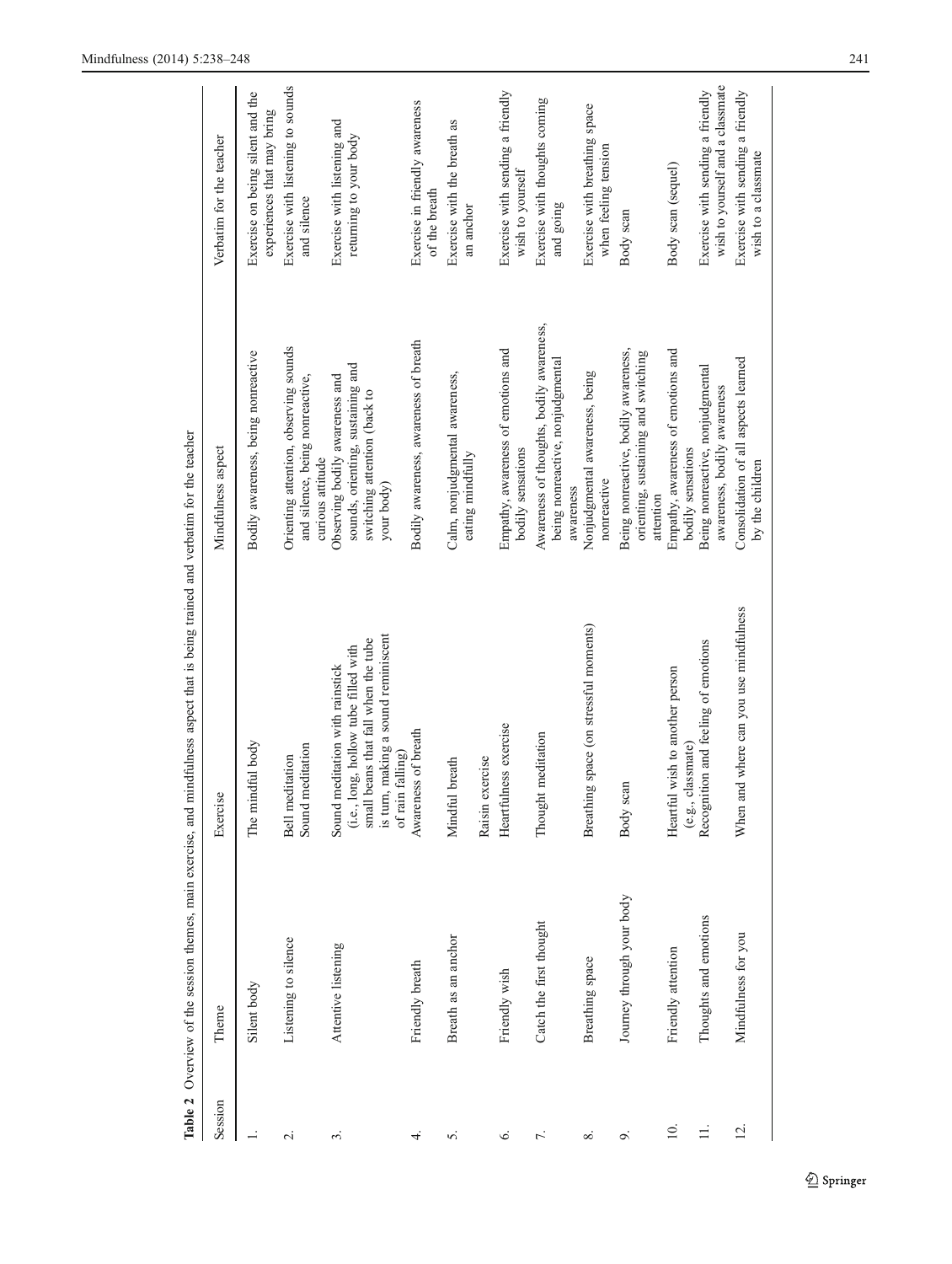The Dutch 13-item Sense of Coherence Questionnaire for Children (SOC-K) assesses the extent to which children feel that their life and the environment they encounter is comprehensible, manageable, and meaningful (Jellesma et al. [2006\)](#page-9-0). Items are scored on a Likert-type scale  $(1=$ very often,  $2=$ often, 3=sometimes, 4=seldom, 5=never). Example items are: "How often do you have the feeling that you are being treated unfairly?" and "How often do you have the feeling that the things you do everyday are not really important?". Two of the 13 items were positively formulated, for which a different five-point scale was used (1=like it a lot to  $5=$ do not like it at all; scores were recoded). Higher scores indicate a higher sense of coherence. The questionnaire has good test–retest reliability over a 6 month period ( $r=0.46$ ) and good internal consistency ( $\alpha$ = 0.76), which was  $\alpha$ =0.78 in this study. The validity of the scale was supported by negative relationships with constructs, such as symptoms of depression, fear of negative evaluation, and social avoidance (Jellesma et al. [2006](#page-9-0)).

Two items of the four-item Subjective Happiness Scale (SHS) were applied, slightly adapted, and translated to Dutch, taking into account the ages of children in the study (Lyubomirsky and Lepper [1999\)](#page-9-0). Higher scores reflect more feelings of happiness. The internal consistency in this study was  $\alpha = 0.81$ .

Parent Report About Their Child The parent version of the Dutch Screen for Child Anxiety Related Emotional Disorders (SCARED-71) assesses children's anxiety symptoms and has good discriminant validity (Bodden et al. [2009](#page-9-0)). We used five out of nine scales: panic disorder, generalized anxiety disorder, social phobia, separation anxiety disorder, and obsessive– compulsive disorder. Parents indicate how frequently their child experiences each anxiety symptom on a Likert-type scale (0=never, 1=sometimes, 2=often). Higher scores reflect more symptoms of anxiety. Internal consistency for the total score in this study was  $\alpha$ =0.89.

A Dutch translation of the 30-item Social Competence and Behavior Evaluation (SCBE-30) assesses children's behavioral functioning in three domains: anger/aggression, social competence, and anxiety/withdrawal (LaFreniere and Dumas [1996\)](#page-9-0) and was developed for children of 3 to 6 years of age. Items are rated on a Likert-type scale (1=never to 6=always). Higher scores on anger/aggression and anxiety/withdrawal reflect more problem behaviors, whereas higher scores on social competence reflect more socially competent behaviors. All scales show good internal consistency, ranging from  $\alpha$ =0.73 to 0.82, which was found to be similar in this study  $(\alpha=0.78$  to 0.82). Construct validity was supported by its relationship with observed behavioral patterns during mother–child interactions (Kotler and McMahon [2002\)](#page-9-0).

Four out of six scales of a Dutch translation of the Sleep Disturbance Scale for Children (SDSC) were used to assess children's sleep difficulties (Bruni et al. [1996\)](#page-9-0): disorders of

initiating and maintaining sleep, disorders of arousal nightmares, sleep–wake transition disorders, and disorders of excessive somnolence. Items were scored on a Likert-type scale  $(1=$ never to 5=always), except for two items on sleep duration  $(9-11, 8-$ 9, 7–8, 5–7, and  $\leq 5$  h) and on how long it takes to fall asleep ( $\leq$ 15, 15–30, 30–45, 45–60,  $\geq$ 60 min, and I do not know). Higher scores reflect more sleeping difficulties. The questionnaire has good internal consistency ( $\alpha$ =0.71 in sleep disorder subjects,  $\alpha$ =0.79 in control subjects), adequate test–retest reliability  $(r=0.71)$ , and good discriminant validity (Bruni et al. [1996](#page-9-0)). In this study, the internal consistency was  $\alpha$ =0.85.

Teacher Report About Class Climate A Dutch translation and adaptation (Verhoeven et al. [2007](#page-10-0)) of three subscales of the School as a Caring Community Profile II (Lickona and Davidson [2003\)](#page-9-0) was used to assess the social climate in the classroom: perceptions of student respect, perceptions of student friendship and belonging, and perceptions of students shaping of environment. Higher scores reflect a better social climate in the classroom.

#### Expectations

From baseline to pretest, no changes in any of the measures are expected. After training, we expect a reduction in children's ruminative thoughts, an increase in sense of coherence and feelings of happiness, and an increase in the following aspects of emotion awareness: differentiating emotions, verbal sharing, not hiding emotions, and attending to others' emotions. Although higher scores on bodily awareness and lower scores on analysis of emotions are regarded as indicative of lower emotion awareness (Rieffe et al. [2008](#page-9-0)), we expect bodily awareness to increase and analysis of emotions to reduce after intervention, since mindfulness focuses on becoming aware of bodily sensations and returning to the breath, instead of analyzing emotions. We also expect reductions in children's symptoms of anxiety, sleep difficulties, anger/aggression, and anxiety/withdrawn behaviors and an increase in social competent behaviors. Finally, an increase in teacher-reported social climate is expected. Since rumination is a potentially important predictor or risk factor for mental health problems, such as depression and anxiety (Muris et al. [2005\)](#page-9-0), we also explored whether children with higher or lower levels of rumination at pretest are affected by the intervention differently.

#### Statistical Analysis

The effectiveness of the school-based mindfulness intervention was tested through multilevel regression analysis (aka linear mixed model analysis), in which the repeated measurements were considered as nested within subjects. Subjects were associated with eight classrooms from three schools, but these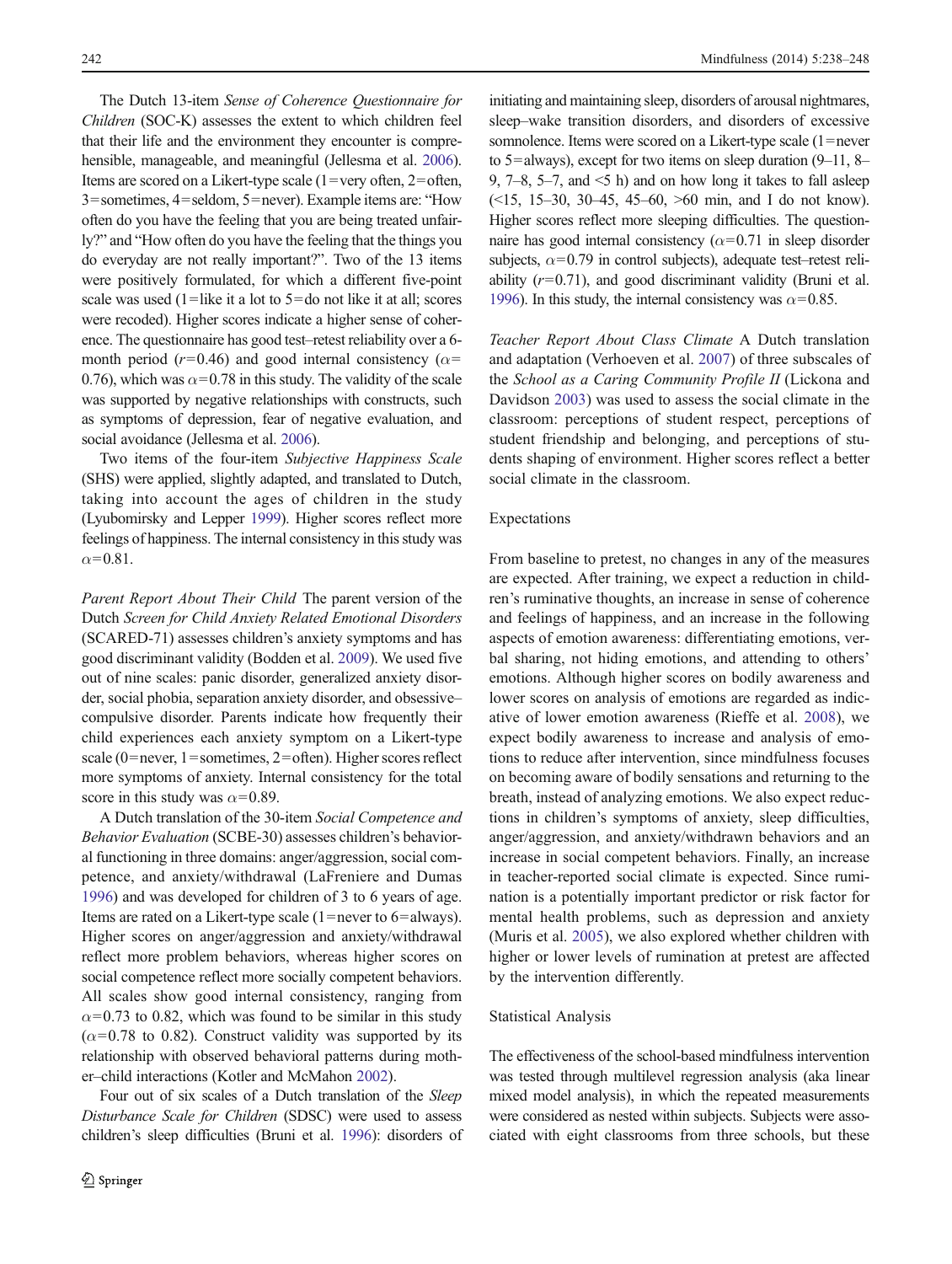numbers are too small to distinguish another level in the multilevel analysis, and classroom was entered as a fixed variable instead to account for class differences. Multilevel regression analysis enables utilization of all available data, including observations from subjects with partially missing data (incidentally or by design). The analysis was conducted in three steps.

Firstly, for each outcome variable, we fitted a model with main and interaction effects of measurement occasion and classroom. A significant interaction effect of measurement occasion and classroom might indicate that the intervention affected classes from the waitlist-control condition and classes from the immediate-intervention condition differently. However, none of the global tests of interaction effects turned out significant. Secondly, we fitted models with binary indicator variables for baseline, posttest, and follow-up measurements, using the pretest measurement as reference and including classroom, sex, and age as control variables. Thirdly, we explored possible interaction effects of control variables with measurement occasions to test whether the intervention effects varied with sex and age.

All outcome variables were standardized to zero mean and unit variance, so that the regression coefficients can be interpreted as effect sizes d for binary indicator predictors and effect sizes  $r$  for standardized continuous predictors. The number of teachers was too small to conduct significance tests. Therefore, we decided to report only the descriptives for teacher-reported measures.

# **Results**

#### Preliminary Analysis

Descriptives for outcome measures at baseline, pretest, posttest, and follow-up test are presented in Table [3](#page-6-0). Independentsample *t* tests showed that children in the waitlist-control group and the immediate-intervention group did not differ in age, gender, or any of the outcome variables at pretest.

The data were screened for the presence of outliers and missing values. As a rule of thumb, no more than 10 % of the missing items on a scale were allowed to be included in the analysis. With  $\leq 10$  % missing, the missing value was replaced by the mean item score of that individual on that particular scale. With more than 10 % missing, the data were excluded from analysis. Inspection of the distributions of outcome variables revealed that disorders of arousal nightmares were never to seldom present in this sample, and this variable was excluded.

# Intervention Effects

The first series of models showed significant effects of measurement occasion and classroom but no significant

interaction effects, indicating that the intervention affected classes from the waitlist-control condition and classes from the immediate-intervention condition in the same way. We, therefore, removed the interaction effects from the second series of models, in which we reparameterized the measurement occasions in such a way that the baseline parameter is associated with a test of the difference between baseline and pretest, the posttest parameter is associated with a test of the difference between pretest and posttest, and the follow-up parameter is associated with a test of the difference between pretest and follow-up. Classroom, sex, and age were included as control variables. Table [4](#page-7-0) gives parameter estimates for the baseline, posttest, and follow-up deviations from pretest, as well as the effects of the sex and age.

From Table [4,](#page-7-0) it appears that differences between baseline and pretest are small and not significant for any of the child-reported or parent-reported variables. From pretest to posttest, child-reported verbal sharing of emotions and bodily awareness of emotions increased significantly, although the effect sizes are small. We also see small effects on not hiding emotions, on sense of coherence, and on parentreported anxiety symptoms, but these effects are not significant at the 5 % level.

From pretest to follow-up, child-reported differentiating emotions, verbal sharing of emotions, bodily awareness, not hiding emotions, and sense of coherence increased significantly. In addition, a significant decrease in rumination and analyzing emotions was found. Parent-reported anxiety symptoms and angry/aggressive behaviors decreased significantly. However, all effect sizes are small, and subsequent likelihood ratio tests show that the differences between pretest and posttest or follow-up are generally not significantly larger than differences between baseline and pretest, with the exception of the pretest–posttest difference that is significantly larger than the baseline–pretest difference for bodily awareness  $(\chi^2=4.173, df=1, p=0.041)$  and the pretest–follow-up difference that is significantly larger than the baseline–pretest difference for anxiety symptoms ( $\chi^2$ =4.047, df=1, p=0.044).

We explored whether the intervention affected girls and boys differently or whether the intervention effects were moderated by children's age, but we found no significant or interpretable results.

Additional exploratory analyses revealed that children who ruminated at medium or low levels showed a larger increase in bodily awareness due to the intervention than children who ruminate more and showed higher bodily awareness already at pretest. Similar results were found for attending to others' emotions. Children with medium or low levels of rumination showed a larger increase in attending to others' emotions due to the intervention than children who ruminated more and attended to others emotions more initially. With regard to analyzing emotions, children with medium or high levels of rumination showed a larger decline in analyzing emotion due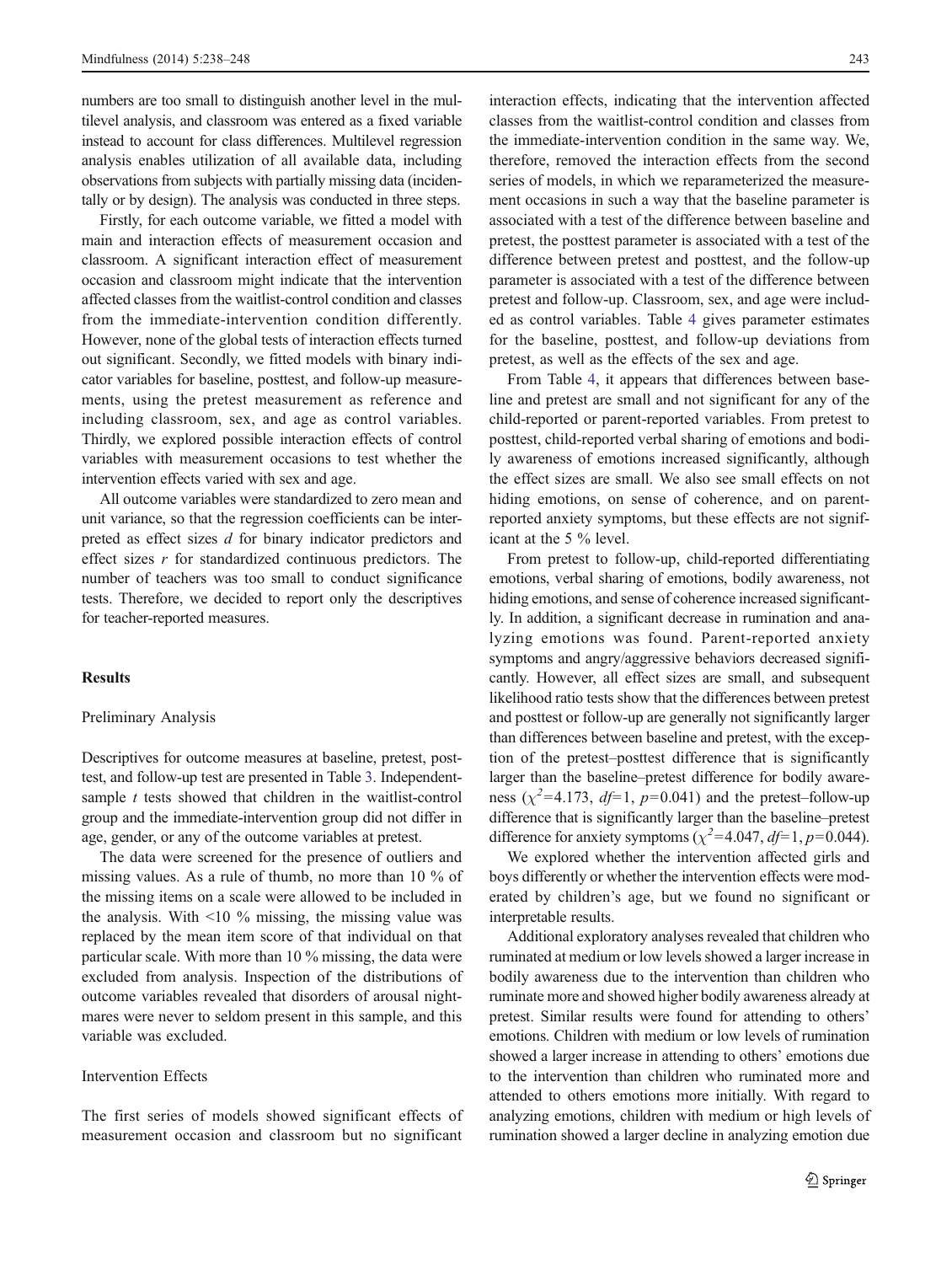<span id="page-6-0"></span>**Table 3** Means  $(M)$  and standard deviations  $(SD)$  for outcome variables

|                                               | <b>Baseline</b>  |           | Pretest |           | Posttest |           | Follow-up test |           |
|-----------------------------------------------|------------------|-----------|---------|-----------|----------|-----------|----------------|-----------|
| $N$ children                                  | $102 - 104$      |           | 188-195 |           | 185-189  |           | 174-192        |           |
| $N$ parents                                   | 47               |           | 103     |           | 78       |           | 61             |           |
| N teachers                                    | 6                |           | 12      |           | 9        |           | 9              |           |
|                                               | $\boldsymbol{M}$ | <b>SD</b> | M       | <b>SD</b> | $\cal M$ | <b>SD</b> | $\overline{M}$ | <b>SD</b> |
| Child report                                  |                  |           |         |           |          |           |                |           |
| Differentiating emotions                      | 16.99            | 3.04      | 17.16   | 3.23      | 17.30    | 3.22      | 17.79          | 3.12      |
| Verbal sharing of emotions                    | 7.89             | 2.22      | 8.18    | 2.16      | 8.54     | 2.15      | 8.72           | 2.21      |
| Bodily awareness                              | 10.51            | 2.75      | 10.42   | 2.79      | 10.90    | 2.39      | 10.85          | 2.62      |
| Not hiding emotions                           | 7.99             | 1.96      | 8.24    | 2.11      | 8.46     | 1.92      | 8.66           | 2.09      |
| Attending to others' emotions                 | 12.06            | 2.10      | 12.26   | 2.15      | 12.12    | 2.49      | 12.46          | 2.23      |
| Analysis of emotions                          | 9.95             | 2.37      | 10.04   | 2.40      | 9.85     | 2.80      | 9.46           | 2.69      |
| Rumination                                    | 18.26            | 4.09      | 18.01   | 4.13      | 17.88    | 4.37      | 17.28          | 4.51      |
| Sense of coherence                            | 47.01            | 6.94      | 47.17   | 7.09      | 47.74    | 7.51      | 48.76          | 7.47      |
| Happiness                                     | 7.18             | 1.41      | 7.22    | 1.63      | 7.21     | 1.54      | 7.35           | 1.54      |
| Parent report                                 |                  |           |         |           |          |           |                |           |
| Anxiety symptoms                              | 64.91            | 8.84      | 65.38   | 9.59      | 63.59    | 9.01      | 61.89          | 7.96      |
| Anger/aggression                              | 15.40            | 3.35      | 14.84   | 2.93      | 14.49    | 2.91      | 14.16          | 2.52      |
| Social competence                             | 30.15            | 3.58      | 30.39   | 3.93      | 30.67    | 4.07      | 30.11          | 3.74      |
| Anxiety/withdrawal                            | 15.45            | 3.32      | 15.18   | 3.42      | 15.08    | 3.31      | 14.88          | 3.07      |
| Disorders of initiating and maintaining sleep | 11.40            | 4.34      | 11.63   | 3.48      | 10.94    | 3.55      | 10.97          | 3.19      |
| Sleep-wake transition disorders               | 8.61             | 2091      | 8.41    | 2.50      | 8.12     | 2.22      | 8.39           | 2.34      |
| Disorders of excessive somnolence             | 6.59             | 1.61      | 6.68    | 2.09      | 6.61     | 2.34      | 6.57           | 2.36      |
| Teacher report                                |                  |           |         |           |          |           |                |           |
| Student respect                               | 3.28             | 0.39      | 3.31    | 0.58      | 3.73     | 0.16      | 3.43           | 0.47      |
| Student friendship and belonging              | 3.50             | 0.32      | 3.57    | 0.44      | 3.84     | 0.24      | 3.81           | 0.38      |
| Student shaping of environment                | 3.29             | 0.34      | 3.15    | 0.62      | 3.48     | 0.45      | 3.38           | 0.56      |
|                                               |                  |           |         |           |          |           |                |           |

to the intervention than children with low levels of rumination. Children who ruminate less showed higher levels of anger and aggression initially and a larger decrease as a result of the intervention. Rumination did not moderate the effects of the intervention on any of the other child-reported or parentreported measures.

# Descriptives from Teacher Report

Although significance tests are not possible, inspection of the means in Table 3 reveals large increases in student respect, student friendship and belonging, and student shaping of the environment as perceived by teachers.

# Discussion

This study investigated the effects of a 6-week school-based mindfulness training on stress and mental health in unselected elementary school children, using an experimental waitlist controlled design. The main results can be summarized as follows:

First, although only a few primary prevention effects of the training on stress and mental well-being were found directly after training, more effects were reported by both children and their parents at follow-up.

Second, exploratory analysis revealed that children who ruminated more are affected by the intervention differently than children who ruminated less. Children who ruminated more already had high levels of bodily awareness and attention to others' emotions initially, but analyzed their emotions less as a result of the intervention. Children who ruminated less showed an increase in bodily awareness and attention to others' emotions as well as a decline in anger and aggression due to the intervention.

The finding that primary prevention effects became more visible at follow-up suggests that the training has a prolonged effect. A possible explanation for this prolonged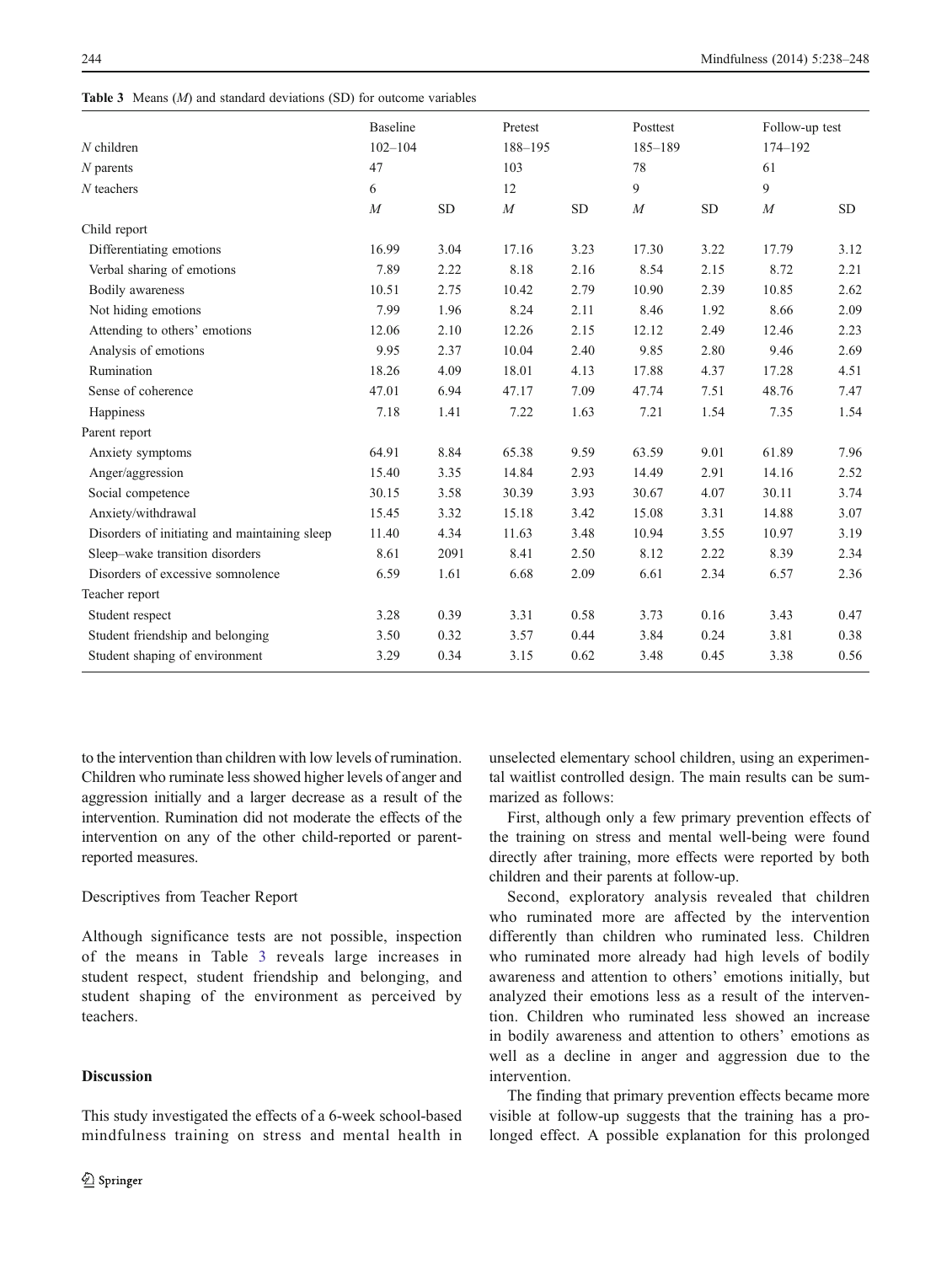Table 4 Significance tests of the effects of mindfulness interventions on mental health and behavioral problems in 8- to 12-year-old children

Table 4 Significance tests of the effects of mindfulness interventions on mental health and behavioral problems in 8- to 12-year-old children

<span id="page-7-0"></span>

|                                                                                                                                                                                                                                                                                                                                                                 | Baseline (vs | pretest)  |       |          | Posttest (vs pretest) |       |          | Follow-up (vs pretest) |       | Sex (girl vs boy) |       |       |                                                                                                                                            | Age (standardized) |       |
|-----------------------------------------------------------------------------------------------------------------------------------------------------------------------------------------------------------------------------------------------------------------------------------------------------------------------------------------------------------------|--------------|-----------|-------|----------|-----------------------|-------|----------|------------------------|-------|-------------------|-------|-------|--------------------------------------------------------------------------------------------------------------------------------------------|--------------------|-------|
|                                                                                                                                                                                                                                                                                                                                                                 | ς            | SE        | Þ     | Δ        | SE                    | p     | Δ        | SE                     | p     | Δ                 | SE    | p     | ς                                                                                                                                          | SE                 | p     |
| Child report                                                                                                                                                                                                                                                                                                                                                    |              |           |       |          |                       |       |          |                        |       |                   |       |       |                                                                                                                                            |                    |       |
| Differentiating emotions                                                                                                                                                                                                                                                                                                                                        | $-0.154$     | 0.083     | 0.065 | 0.063    | 0.061                 | 1.298 | 0.193    | 0.68                   | 0.005 | 0.034             | 0.120 | 777   | $-0.027$                                                                                                                                   | 0.103              | 1.797 |
| Verbal sharing of emotions                                                                                                                                                                                                                                                                                                                                      | $-0.155$     | 0.085     | 0.067 | 0.171    | 0.064                 | 0.008 | 0.222    | 0.069                  | 0.001 | 0.185             | 0.117 | 0.113 | 0.056                                                                                                                                      | 0.101              | 0.578 |
| Bodily awareness                                                                                                                                                                                                                                                                                                                                                | 0.054        | 0.081     | 0.506 | 0.186    | 0.061                 | 0.003 | 0.162    | 0.068                  | 0.018 | 0.518             | 0.114 | 0.000 | $-0.140$                                                                                                                                   | 0.098              | 0.155 |
| Not hiding emotions                                                                                                                                                                                                                                                                                                                                             | $-0.124$     | 0.088     | 0.158 | 0.128    | 0.067                 | 0.056 | 0.202    | 0.075                  | 0.007 | 0.341             | 0.116 | 0.004 | 0.162                                                                                                                                      | 0.099              | 0.105 |
| Analysis of emotions                                                                                                                                                                                                                                                                                                                                            | 0.067        | 0.089     | 0.454 | $-0.083$ | 0.073                 | 0.256 | $-0.220$ | 0.076                  | 0.004 | 0.081             | 0.110 | 0.460 | $-0.076$                                                                                                                                   | 0.094              | 0.424 |
| Attending to others' emotions                                                                                                                                                                                                                                                                                                                                   | $-0.085$     | 0.076     | 0.268 | $-0.038$ | 0.053                 | 0.476 | 0.064    | 0.061                  | 0.299 | 0.508             | 0.114 | 0.000 | $-0.017$                                                                                                                                   | 0.098              | 0.861 |
| Rumination                                                                                                                                                                                                                                                                                                                                                      | 0.111        | 0.083     | 0.183 | $-0.053$ | 0.055                 | 0.339 | $-0.165$ | 0.061                  | 0.007 | 0.095             | 0.110 | 0.392 | $-0.026$                                                                                                                                   | 0.096              | 0.789 |
| Sense of coherence                                                                                                                                                                                                                                                                                                                                              | $-0.104$     | 0.074     | 0.161 | 0.085    | 0.051                 | 0.095 | 0.216    | 0.058                  | 0.000 | 0.232             | 0.122 | 0.058 | 0.135                                                                                                                                      | 0.105              | 0.201 |
| Happiness                                                                                                                                                                                                                                                                                                                                                       | 0.049        | 0.095     | 0.605 | 0.034    | 0.065                 | 0.601 | 0.094    | 0.064                  | 0.144 | 0.104             | 0.119 | 0.385 | 0.097                                                                                                                                      | 0.104              | 0.349 |
| Parent report                                                                                                                                                                                                                                                                                                                                                   |              |           |       |          |                       |       |          |                        |       |                   |       |       |                                                                                                                                            |                    |       |
| Anxiety symptoms                                                                                                                                                                                                                                                                                                                                                | 0.007        | 115       | 0.952 | $-0.163$ | 0.098                 | 0.100 | $-0.369$ | 0.089                  | 0.000 | 0.137             | 0.171 | 0.426 | 0.385                                                                                                                                      | 0.159              | 0.018 |
| Anger/aggression                                                                                                                                                                                                                                                                                                                                                | 0.147        | 115       | 0.207 | $-0.104$ | 0.107                 | 0.333 | $-0.301$ | 0.093                  | 0.002 | $-0.287$          | 0.164 | 0.084 | 0.031                                                                                                                                      | 0.152              | 0.838 |
| Social competence                                                                                                                                                                                                                                                                                                                                               | $-0.045$     | 123       | 0.712 | 0.119    | 0.105                 | 0.259 | $-0.034$ | 0.101                  | 0.740 | 0.271             | 0.164 | 0.101 | 0.396                                                                                                                                      | 0.154              | 0.012 |
| Anxiety/withdrawal                                                                                                                                                                                                                                                                                                                                              | $-0.013$     | 110       | 0.909 | $-0.019$ | 0.100                 | 0.846 | $-0.078$ | 0.087                  | 0.374 | $-0.218$          | 0.173 | 0.211 | 0.259                                                                                                                                      | 0.161              | 0.113 |
| Disorders of initiating and maintaining sleep                                                                                                                                                                                                                                                                                                                   | 0.145        | 113       | 0.203 | $-0.161$ | 0.107                 | 0.136 | $-0.089$ | 0.098                  | 0.369 | $-0.090$          | 0.163 | 0.580 | 0.124                                                                                                                                      | 0.150              | 0.413 |
| Sleep-wake transition disorders                                                                                                                                                                                                                                                                                                                                 | 0.052        | 108<br>ö  | 0.634 | $-0.053$ | 0.108                 | .627  | 0.126    | 0.108                  | 0.248 | $-0.160$          | 0.177 | 0.369 | $-0.021$                                                                                                                                   | 0.166              | 0.900 |
| Disorders of excessive somnolence                                                                                                                                                                                                                                                                                                                               | 0.095        | 134<br>Ò. | 0.482 | 0.012    | 0.121                 | 0.920 | 0.054    | 0.093                  | 0.562 | 0.229             | 0.159 | 0.154 | 0.161                                                                                                                                      | 0.148              | 0.281 |
| As outcome variables have been standardized, regression coefficients for binary indicator variables can be interpreted as effect sizes d, with 0.2, 0.5, and 0.8, indicating small, medium, and large<br>space, the table does not include estimates of intercepts and classroom effects<br>effects, respectively, and regression coefficients for standardized |              |           |       |          |                       |       |          |                        |       |                   |       |       | predictors can be interpreted as effect sizes r, with 0.1, 0.3, and 0.5 indicating small, medium, and large effects, respectively. To save |                    |       |

 $b$  regression coefficient, SE standard error,  $p$  probability associated with significance test regression coefficient, SE standard error, p probability associated with significance test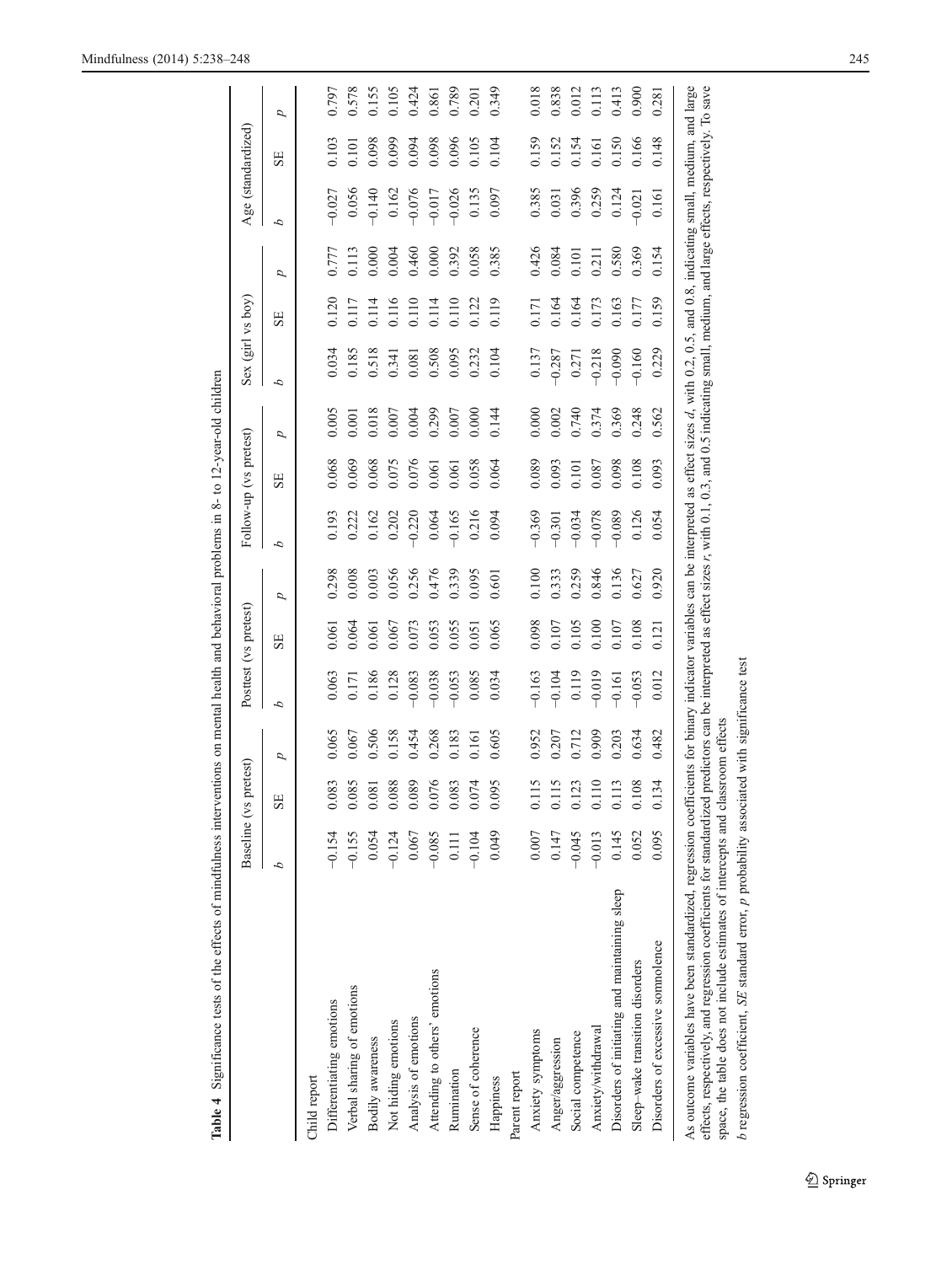effect may be that children continue to integrate mindfulness into their lives, strengthening their skills over time.

Although effect sizes were small, the results are valuable, considering that participants in primary prevention programs are mostly functioning in the normal range (Durlak and Wells [1997\)](#page-9-0). Several meta-analysis show that effects of primary (or universal) prevention programs targeting depression, anxiety, or behavioral problems in children and adolescents are often nonsignificant and that, when effects are found, effect sizes are mostly small (Horowitz and Gardner [2006;](#page-9-0) Merry et al. [2009;](#page-9-0) Stice et al. [2009;](#page-10-0) Wilson and Lipsey [2007](#page-10-0)), although primary prevention programs targeting anxiety specifically may show larger effects (Neil and Christensen [2009\)](#page-9-0).

Effects of the intervention on class climate as reported by teachers seem large. However, the number of teachers was too small to conduct significance test. Future studies should include a larger number of teachers be able to draw conclusions on the effects of the intervention on class climate.

Although the effects of the training on emotion awareness aspects were in the expected direction, two aspects of emotion awareness need further consideration. First, the authors of the EAQ have found evidence that more bodily awareness of emotions might be indicative of less emotion awareness (Rieffe et al. [2008\)](#page-9-0) and argue that it is probably more adequate to focus on the elements in the situation that caused the emotion (differentiating emotions) than on the physical signals (bodily awareness) in order to deal with a situation adaptively. However, in mindfulness, it is assumed that bodily awareness of emotion-related physical signals may help recognize emotional states before one is able to identify what evoked the emotion. However, for adaptive coping, it is important not to be caught up in that emotion and to observe it with a certain amount of distance, so called "decentering" (Segal et al. [2002](#page-10-0)). This is what is learned in mindfulness training; being aware of whatever physical sensations, emotions, or thoughts that exist at the present moment, without being absorbed by them. Second, although analyzing emotions is considered to indicate more emotion awareness (Rieffe et al. [2008\)](#page-9-0), from a mindfulness perspective, analyzing emotions may result in ruminative worry. However, after the training, children were more aware of their bodily sensations and especially children who tended to ruminate at the start of the study analyzed their emotions less.

The present study showed that it is feasible to incorporate a low-intensity (6 h) mindfulness training in the classroom setting, letting all children benefit from the intervention. Effects became more pronounced at follow-up, when formal training had ended. Although teachers supported the program in their classroom, they reported difficulties incorporating mindfulness in the classroom after the training by the experienced mindfulness trainer had ended. Perhaps more guidance of classroom teachers or an in-school mindfulness trainer could enhance the incorporation of mindfulness in

the school climate. Mindfulness trainers must have extensive personal experience of mindfulness practice and an embodiment of the foundations of mindfulness (Kabat-Zinn [2003](#page-9-0)). Teachers and students may benefit from the incorporation of mindfulness in the educational setting, since mindfulness training may help teachers cope with their own stress and, as a result, may influence their interaction with their pupils (Gold et al. [2010\)](#page-9-0).

Strong points of this study are the randomized trial with a large sample, low attrition rate, follow-up measurement, multilevel analysis allowing for utilizing all available data, including observations from children with incomplete data, use of multiple outcome measures and multiple informants, and the heterogeneity of the sample, with schools included with students from different ethnic backgrounds. Limitations and directions for future research are given in the succeeding paragraphs.

First, since the waitlist-control group also received training, it is not possible to say whether children in the intervention group indeed develop psychopathology less frequently in the longer run. In addition, since changes found between pretest and posttest or follow-up were not always significantly larger than changes between baseline and pretest, we cannot exclude the possibility that change is due to maturation instead of the intervention. In future research, a control group that receives no training at all and a control group that receives a different kind of training should be incorporated. Second, only a small number of classes participated, making generalization of results to the general school population difficult. In addition, although children of parents who participated in the research did not differ on gender, age, and outcome variables from children of parents who did not participate in the research, it is possible that they differ on other important variables unknown to us. Although we tried to prevent selection bias by including whole classrooms, the inclusion of teachers who were interested in participation most likely also resulted in a selection bias, although on a different level. Therefore, caution with regard to generalization of the results is still warranted. Future studies should include larger samples and make a special effort into including whole schools in the training—with all teachers participating—and all parents as informants. Third, because we wanted to explore which aspects of child functioning are targeted with mindfulness training, we included a fairly large number of variables. Since this may increase the risk of a type I error (i.e., false-positive finding), replication of the results is necessary using fewer, specifically chosen variables. Fourth, since follow-up measurement indicates that some effects emerge later, it will be interesting to include longer-term follow-up measurements. Fifth, interventions were given by a single mindfulness trainer. Results should be replicated using a larger group of trainers, preferable from the school context,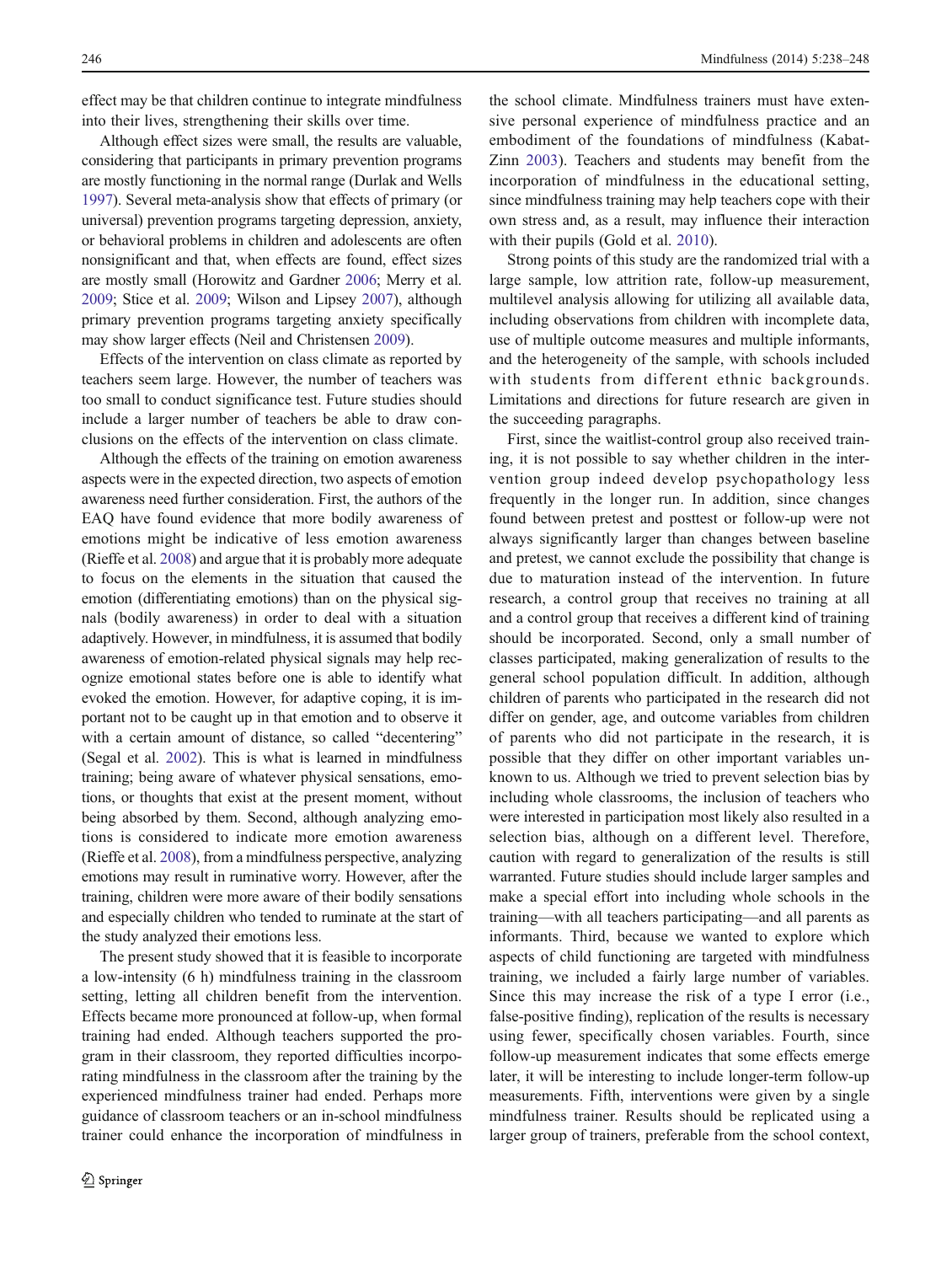<span id="page-9-0"></span>in order to facilitate implementation. A training program for elementary school professionals has been implemented in the Netherlands. Finally, effects may be enlarged by involving parents in mindfulness practice, so that mindfulness becomes part of the family climate, and by follow-up training in subsequent school years. This provides children with the possibility to expand their mindfulness skills or to benefit from mindfulness training in different phases of their individual development.

Acknowledgments This study was funded by Stichting Fonds voor het Hart, Amsterdam, The Netherlands. We would like to thank Maarten Willem Rijksen and Anne Pranger for their efforts in the collection of data for this study.

#### References

- Bear, R. A. (2003). Mindfulness training as a clinical intervention: A conceptual and empirical view. Clinical Psychology: Science and Practice, 10, 125–143.
- Biegel, G., & Brown, K. W. (2010). Assessing the efficacy of an adapted in-class mindfulness-based training program for schoolage children: A pilot study. Mindful Schools. Retrieved April 25,  $2010$ , from  $http://www.mindfulschools.org/pdf/$  $http://www.mindfulschools.org/pdf/$ [Mindful%2020Schools%2020Pilot%2020Study%](http://www.mindfulschools.org/pdf/Mindful%2020Schools%2020Pilot%2020Study%2020Whitepaper.pdf) [2020Whitepaper.pdf.](http://www.mindfulschools.org/pdf/Mindful%2020Schools%2020Pilot%2020Study%2020Whitepaper.pdf)
- Bodden, D. H. M., Bögels, S. M., & Muris, P. (2009). The diagnostic utility of the Screen for Child Anxiety Related Emotional Disorders-71 (SCARED-71). Behaviour Research and Therapy, 47, 418–425.
- Bögels, S. M., Hoogstad, B., van Dun, L., de Schutter, S., & Restifo, K. (2008). Mindfulness training for adolescents with externalizing disorders and their parents. Behavioral and Cognitive Psychotherapy, 36, 193–209.
- Bruni, O., Ottaviano, S., Guidetti, V., Romoli, M., Innocenzi, M., Cortesi, F., et al. (1996). The Sleep Disturbance Scale for Children (SDSC). Construction and validation of an instrument to evaluate sleep disturbances in childhood and adolescence. Journal of Sleep Research, 5, 251–261.
- Burke, C. A. (2009). Mindfulness-based approaches with children and adolescents: A preliminary review of current research in an emergent field. Journal of Child and Family Studies, 19 (2), 133–144.
- Compas, B. E. (1987). Stress and life events during childhood and adolescence. Clinical Psychology Review, 7, 275–302.
- Durlak, J. A., & Wells, A. M. (1997). Primary prevention mental health programs for children and adolescents: a meta-analytic review. American Journal of Community Psychology, 25(2), 115–152.
- Flook, L., Smalley, S. L., Kitil, M. J., Galla, B. M., Kaiser-Greenland, S., Locke, J., et al. (2010). Effects of mindful awareness practices on executive functions in elementary school children. Journal of Applied School Psychology, 26(1), 70–95.
- Gold, E., Smith, A., Hopper, I., Herne, D., Tansey, G., & Hulland, C. (2010). Mindfulness-based stress reduction (MBSR) for primary school teachers. Journal of Child and Family Studies, 19, 184–189.
- Goodman, S. H., Gravitt, G. W., & Kaslow, N. J. (1995). Social problem solving: A moderator of the relation between negative life stress and depression symptoms in children. Journal of Abnormal Child Psychology, 23(4), 476–485.
- Grant, K. E., Compas, B. E., Thurm, A. E., McMahon, S. D., Gipson, P. Y., Campbell, A. J., et al. (2006). Stressors and child and adolescent psychopathology: Evidence of moderating and mediating effects. Clinical Psychology Review, 26, 257–283.
- Grossman, P., Niemann, L., Schmidt, S., & Walach, H. (2004). Mindfulness-based stress reduction and health benefits: A metaanalysis. Journal of Psychosomatic Research, 57, 35–43.
- Horowitz, J. L., & Gardner, J. (2006). The prevention of depressive symptoms in children and adolescents: A meta-analytic review. Journal of Consulting and Clinical Psychology, 74(3), 401–415.
- Jellesma, F., Meerum Terwogt, M., & Rieffe, C. (2006). De Nederlandstalige Sense of Coherence vragenlijst voor kinderen. Gedrag & Gezondheid, 34, 18–26.
- Jellesma, F. C., Meerum Terwogt, M., Reijntjes, A. H., Rieffe, C., & Stegge, H. (2005). De vragenlijst Non-Productieve Denkprocessem voor Kinderen (NPDK). Kind & Adolescent, 26, 368–378.
- Kabat-Zinn, J. (1990). Full catastrophe living: Using the wisdom of your body and mind to face stress, pain, and illness. New York: Dell.
- Kabat-Zinn, J. (2003). Mindfulness-based interventions in context: Past, present and future. Clinical Psychology: Science and Practice, 10, 144–156.
- Kotler, J. C., & McMahon, R. J. (2002). Differentiating anxious, aggressive, and socially incompetent preschool children: Validation of the Social Competence and Behavior Evaluation-30 (parent version). Behaviour Research and Therapy, 40, 947–959.
- LaFreniere, P. J., & Dumas, J. E. (1996). Social competence and behavior evaluation in children ages 3 to 6 years: The short form (SCBE-30). Psychological Assessment, 8(4), 369–377.
- Lickona, D., & Davidson, M. (2003). School as a caring community profile-II. Unpublished manuscript, Center for the 4th and 5th Rs, Cortland.
- Lyubomirsky, S., & Lepper, H. S. (1999). A measure of subjective happiness: Preliminary reliability and construct validation. Social Indicators Research, 46, 137–155.
- McMahon, S. D., Grant, K. E., Compas, B. E., Thurm, A. E., & Ey, S. (2003). Stress and psychopathology in children and adolescents: Is there evidence of specificity? Journal of Child Psychology and Psychiatry, 44(1), 107–133.
- Mendelson, T., Greenberg, M. T., Dariotis, J. K., Feagans Gould, L., Rhoades, B. L., & Leaf, P. J. (2010). Feasibility and preliminary outcomes of a school-based mindfulness intervention for urban youth. Journal of Abnormal Child Psychology, 38, 985–994.
- Merry, S. N., McDowell, H. H., Hetrick, S. E., Bir, J. J., & Muller, N. (2009). Psychological and/or educational interventions for the prevention of depression in children and adolescents. Cochrane Database of Systematic Reviews 2004, Issue 2, Art. No. CD003380. doi:[10.1002/14651858.CD003380.pub2](http://dx.doi.org/10.1002/14651858.CD003380.pub2)
- Muris, P., Roelofs, J., Rassin, E., Franken, I., & Mayer, B. (2005). Mediating effects of rumination and worry on the links between neuroticism, anxiety and depression. Personality and Individual Differences, 39, 1105–1111.
- Napoli, M., Krech, P. R., & Holley, L. C. (2005). Mindfulness training for elementary school students: The attention academy. Journal of Applied School Psychology, 21(1), 99–125.
- Neil, A. L., & Christensen, H. (2009). Efficacy and effectiveness of school-based prevention and early intervention programs for anxiety. Clinical Psychology Review, 29, 208–215.
- Rieffe, C., Oosterveld, P., Miers, A. C., Meerum Terwogt, M., & Ly, V. (2008). Emotion awareness and internalising symptoms in children and adolescents: The emotion awareness questionnaire revised. Personality and Individual Differences, 45(8), 756–791.
- Saltzman, A., Park, M., & Goldin, P. (2008). Mindfulness-based stress reduction for school-age children. In L. A. Greco & S. C. Hayes